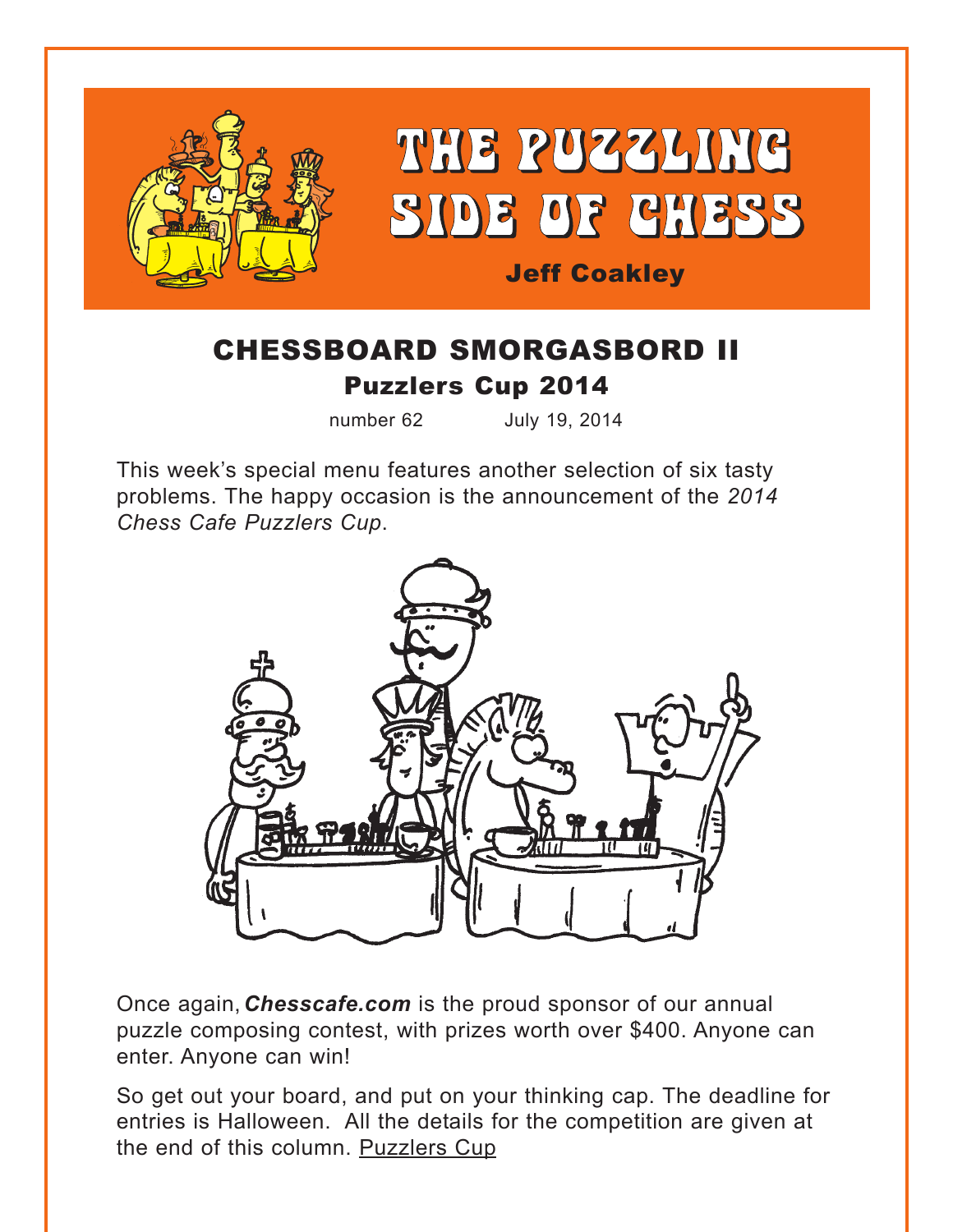<span id="page-1-0"></span>The puzzle-types presented here have appeared previously on The Puzzling Side of Chess. If you are unfamiliar with any of them, examples with more detailed explanations are available in the archives.

The first item on our smorgasbord is an entry from last year's Puzzlers Cup by Ohio composer Ron Fenton. It was not among the prizewinners, but it was one of my favourites.

The task in a *proof game* is to show how a given position can be reached in a legal game. See column 52.

In this problem, there is a move stipulation. The position must be reached after exactly 4.5 moves, that is, after White has just played their fifth turn. No sooner, no later.



**Longer Proof Game 04** (4.5 moves)

This position was reached after White's fifth turn. What were the moves?

By the way, Ron did receive the third prize last year for his helpstalemate in eight. All the winning puzzles can still be enjoyed at the 2013 Awards Ceremony (column 54).

In a basic retractor problem, White takes back their last move, and then checkmates Black with a different move. See column 45.

One step backward, one step forward.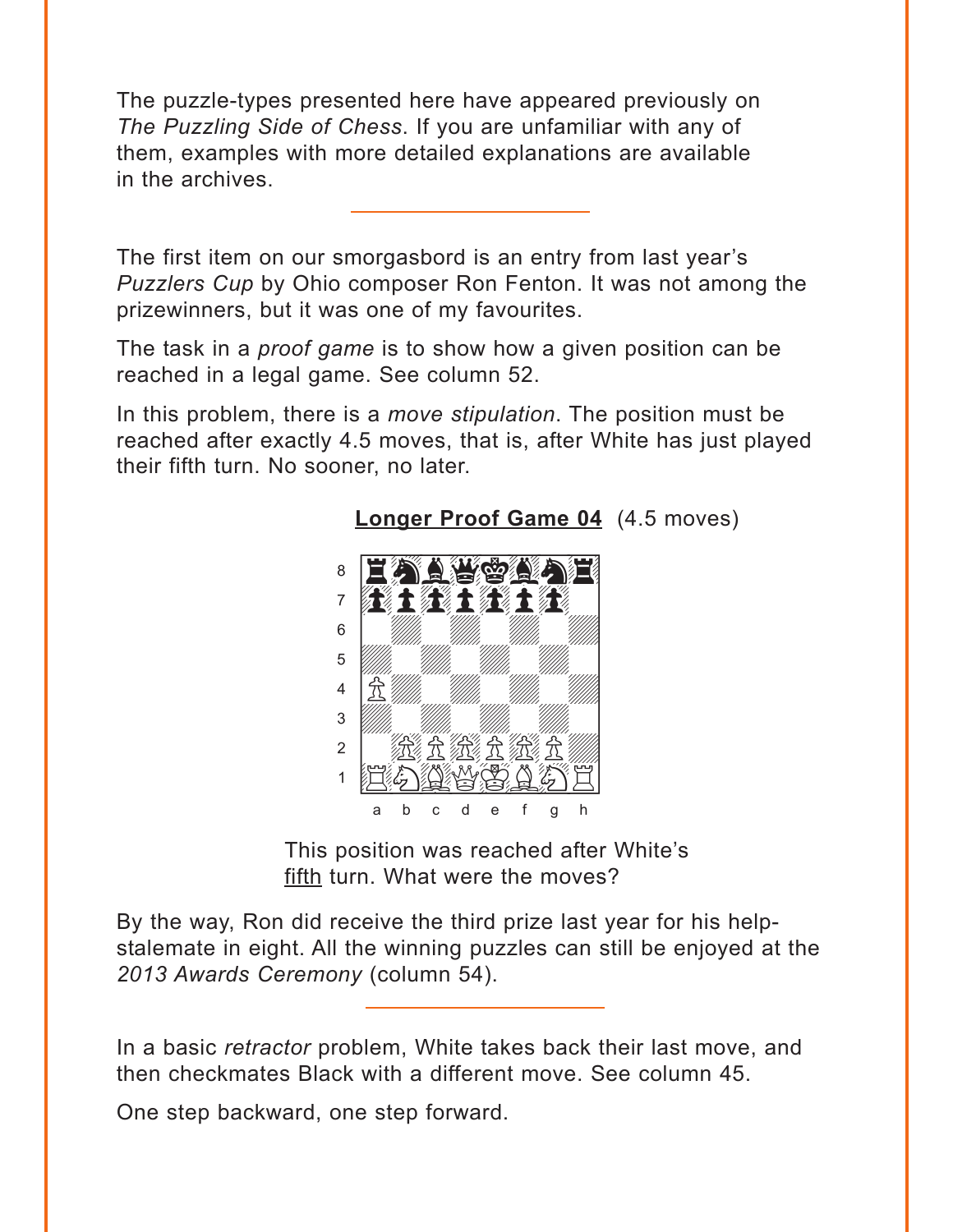### **[Retractor 22](#page-6-0)**

<span id="page-2-0"></span>

White takes back their last move, then mates in one.

*White may retract any move of their choice. The position after the retraction must be legal. If the retracted move is a capture, White decides which type of piece was taken.*

Next up is a two part exercise in *piece placement*. Other columns with similar problems include *Board Domination* (06) and *Queenfest I* (59).



**[Cross Attack](#page-6-0)**

**A.** Place four bishops on the board so that all fifteen squares on the d-file and the 4th rank are attacked.

 $\begin{smallmatrix} \Delta & \Delta & \Delta & \Delta \\ \Delta & \Delta & \Delta & \Delta \end{smallmatrix}$ 

**B.** Place two bishops and two knights on the board so that all fifteen squares on the d-file and the 4th rank are attacked.

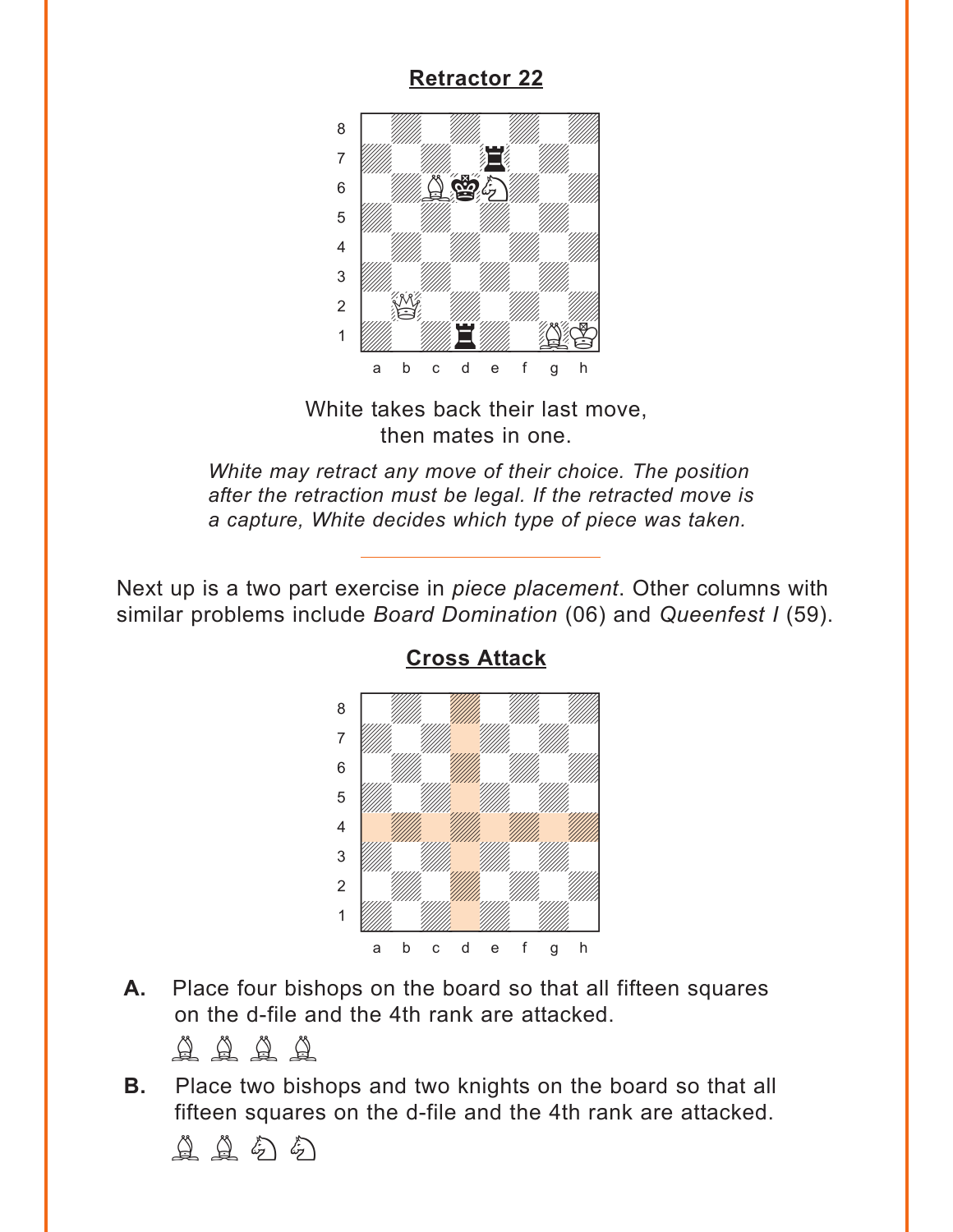<span id="page-3-0"></span>In a series-mate, White plays a specified number of moves in a row to checkmate Black. See column 50.

This unusual series-mate by Finnish composer Eero Bonsdorff (1921-2004) has an additional stipulation. The last move must be made by White's dark-square bishop. Tricky.



**Multi-Wham 14** 

Series-mate in 8 White plays eight moves in a row to mate Black. The final move must be with the dark-square bishop.

Only the last move may give check. Captures are allowed. Black does not get a turn.

The solution to this puzzle is not unique. However, there is only one scheme for arranging the mate. Bonsdorff poses the further question:

### How many different solutions are there?

The following proof game by Olli Heimo, also from Finland, is another impressive entry from the 2013 Puzzlers Cup. The move stipulation is 7.0 which means the position must be reached after each side has made precisely seven moves.

The *stump potential* is high. If you would like a hint before possibly giving up, read the second paragraph after the diagram.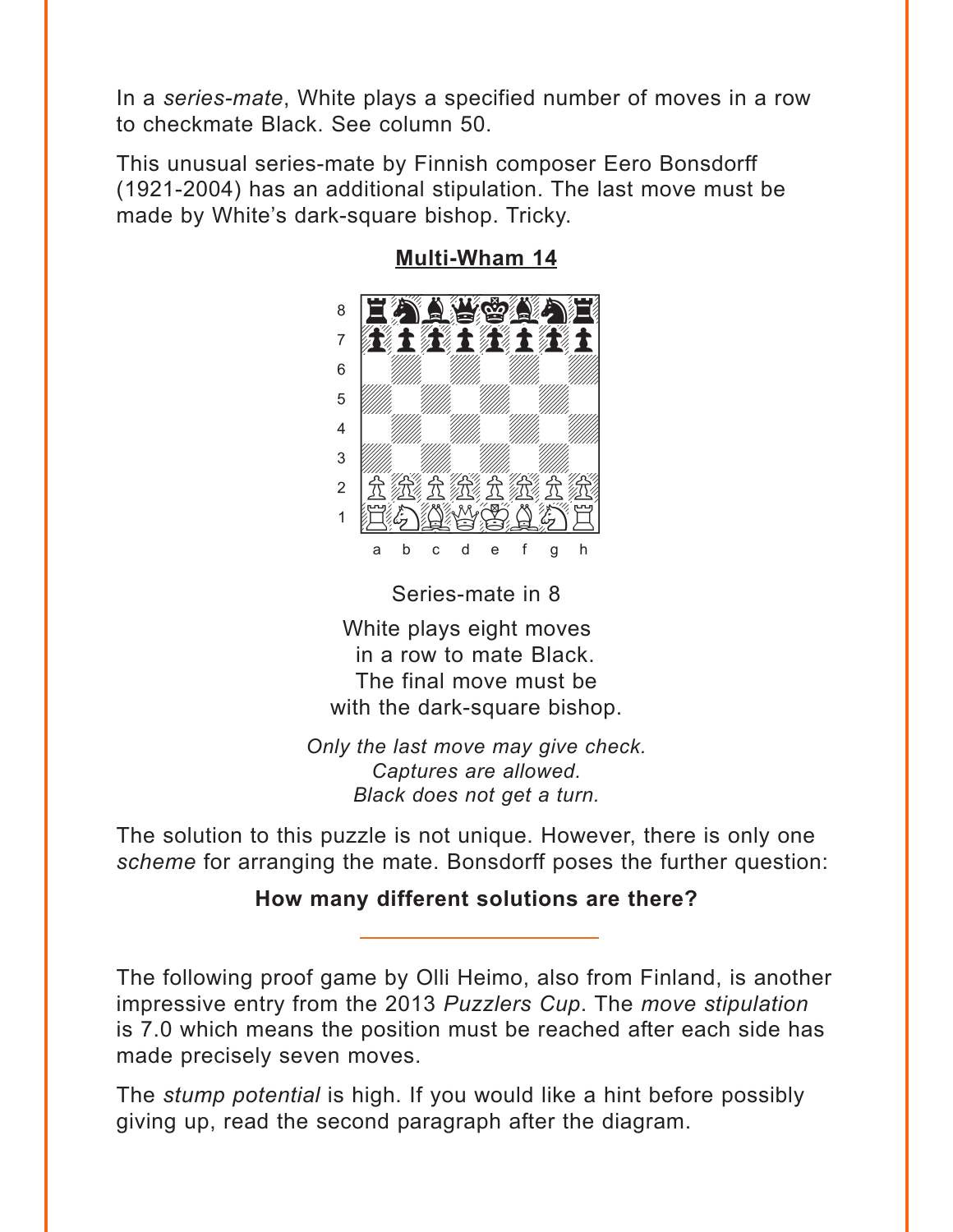**[Longer Proof Game 05](#page-8-0)** (7.0 moves)

<span id="page-4-0"></span>

This position was reached after Black's seventh turn. What were the moves?

*Spoiler alert.* The next paragraph contains clues that may give away the solution.

A quick count shows that five black pieces were captured in seven turns. One heroic white piece must have had a field day.

Our final item on the smorgasbord is a slice of mathematical dessert by renowned composer Karl Fabel (1905-1975). It comes from an entertaining German book titled *Schach und Zahl* (Chess and Numbers) by Eero Bonsdorff, Karl Fabel, and Olavi Riihimaa.



**[King Paths](#page-9-0)**

How many different paths can a king take from e1 to e8 in seven moves?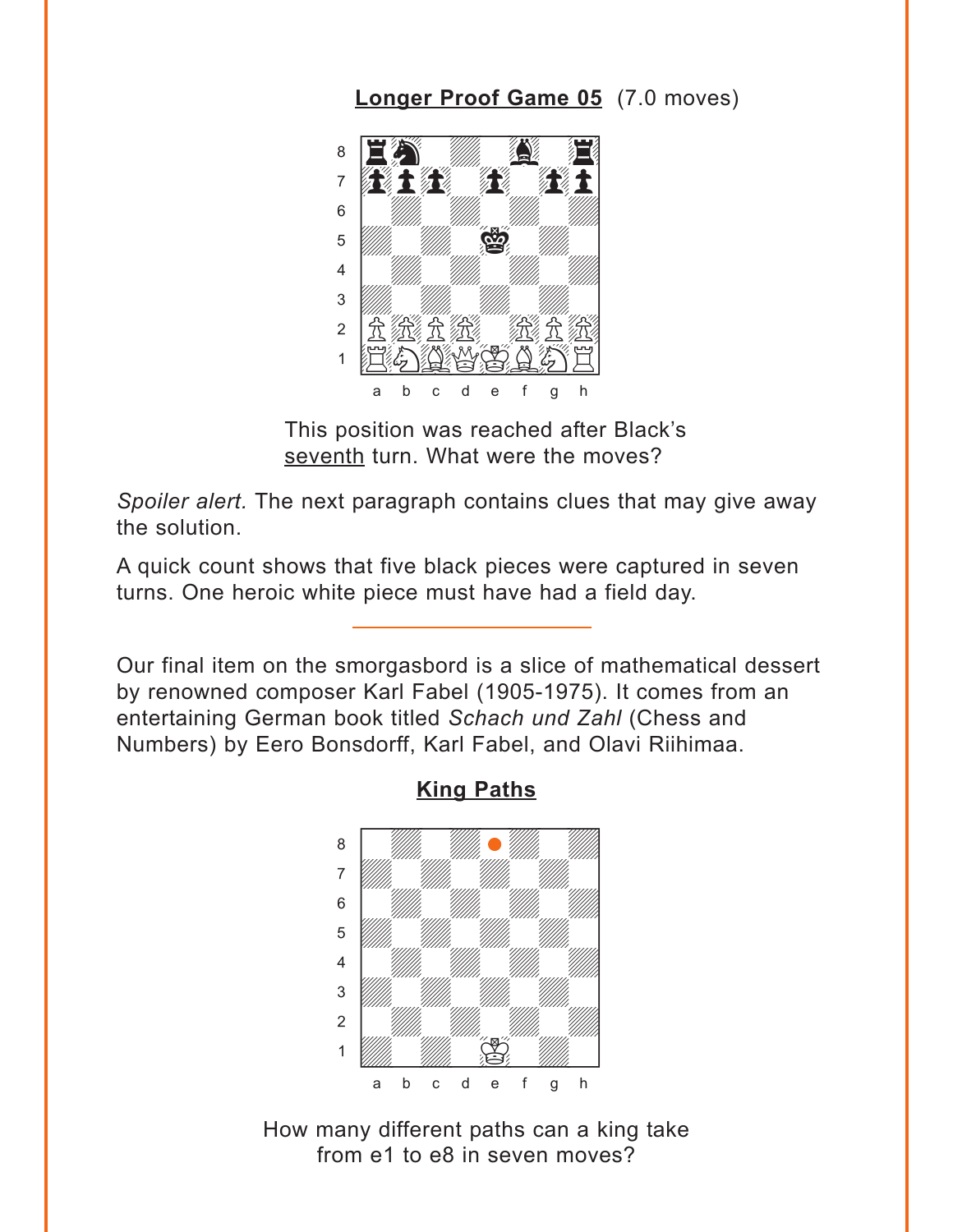<span id="page-5-0"></span>Did you know that 'smörgåsbord' is a Swedish word for buffet? 'Smörgås' is an open sandwich. 'Bord' is table.

Stay tuned next week for Queenfest III and a solution to Longest Perp 12e from column 60.



# **SOLUTIONS**

PDF hyperlinks. You can advance to the solution of any puzzle by clicking on the underlined title above the diagram. To return to the puzzle, click on the title above the solution diagram.



1.h4 Nf6 2.h5 Nxh5 3.a4 Nf6 4.Rxh7 Ng8 5.Rh1

A double switchback, by the black knight to g8 and the white rook to h1.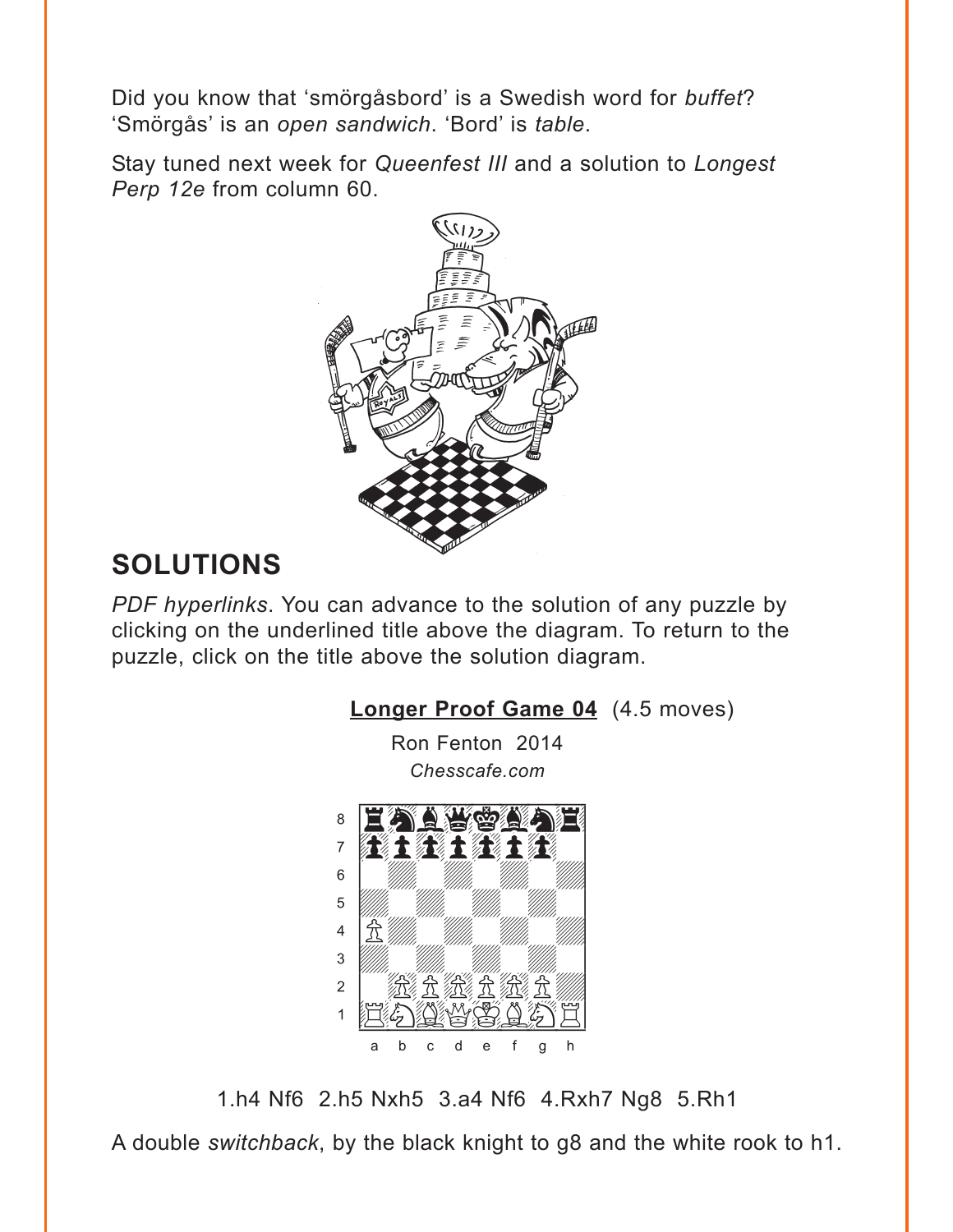#### **[Retractor 22](#page-2-0)**

J. Coakley 2014 *ChessCafe.com*



<span id="page-6-0"></span>where  $\frac{1}{2}$  is the set of the set of the set of the set of the set of the set of the set of the set of the set of the set of the set of the set of the set of the set of the set of the set of the set of the set of the

+1.Qh2#



-1.Nd8xe6(B) position after -1.Nd8xe6 (B)

The piece captured on e6 must be a bishop.

### **[Cross Attack](#page-2-0)**

J. Coakley 2010 *Winning Chess Puzzles For Kids Volume 2*



**A.** There are eight possible solutions. Two arrangements for the dark-square Bs and four for the light-square Bs.

| Be3 Be7 Bb3 Bf5 |  | Bc5 Bg5 Bb3 Bf5 |                               |
|-----------------|--|-----------------|-------------------------------|
| Be3 Be7 Bb5 Bf3 |  | Bc5 Bg5 Bb5 Bf3 |                               |
| Be3 Be7 Bc2 Be6 |  |                 | Bc5 Bg5 Bc2 Be6 (shown above) |
| Be3 Be7 Bc6 Be2 |  | Bc5 Bg5 Bc6 Be2 |                               |
|                 |  |                 |                               |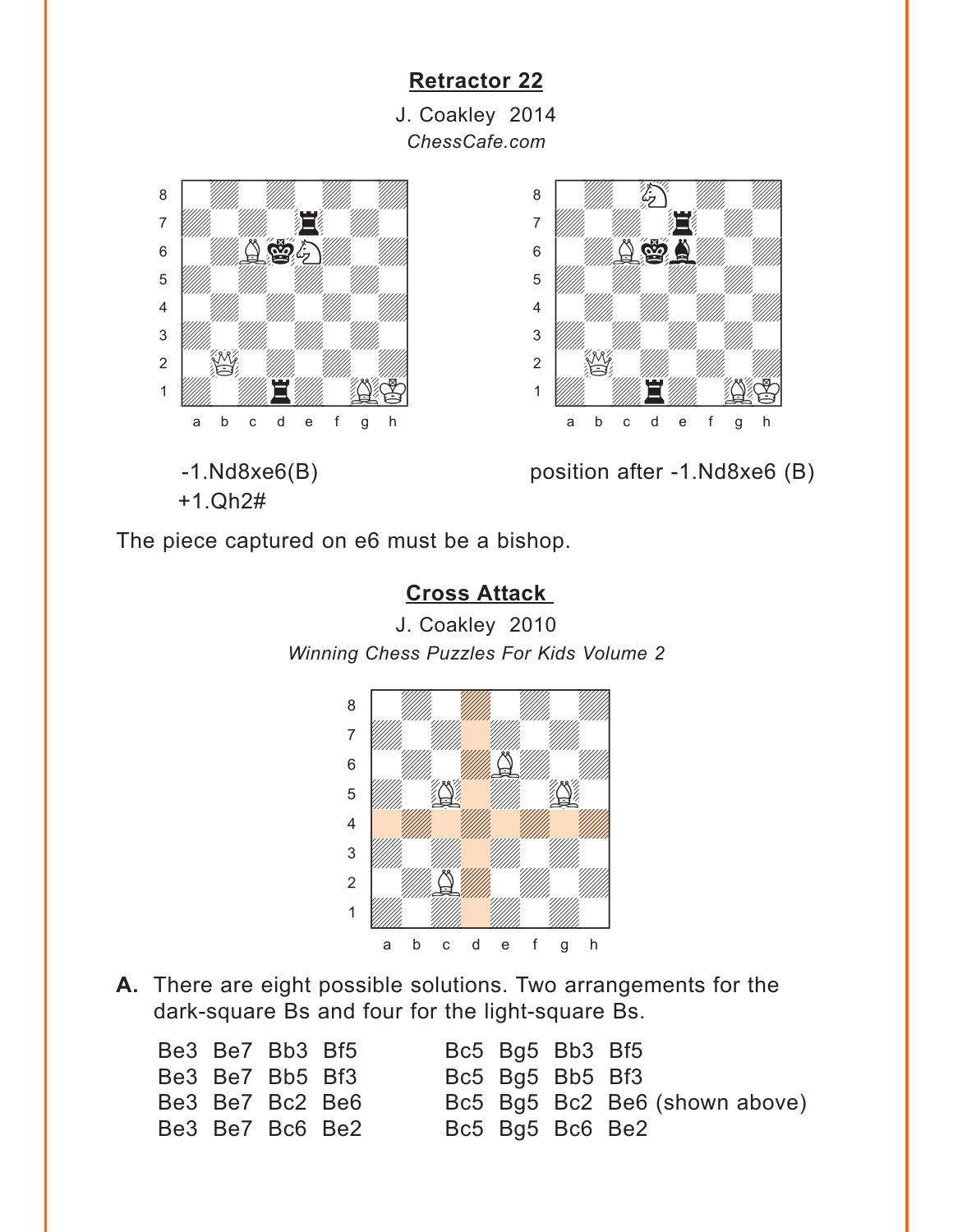<span id="page-7-0"></span>**B.** There are four possible solutions. Two arrangements for the bishops and two for the knights. The bishops must be on dark squares (to attack the junction square d4).



The same puzzle using four knights is impossible. Two knights cannot attack all the dark squares. 3B+N and 3N+B are also impossible.

## **Multi-wham 14** Eero Bonsdorff 1960 **Ilta Sanomat** Schach und Zahl 1966



Series-mate in 8 last move by dark-square bishop

1.d4 2.Bf4 3.Qd3 4.Qc4 5.Bxc7 6.Bxd8 7.Qxc8 8.Ba5#

There are 102 different solutions. To calculate this number, consider the following facts about the mating scheme.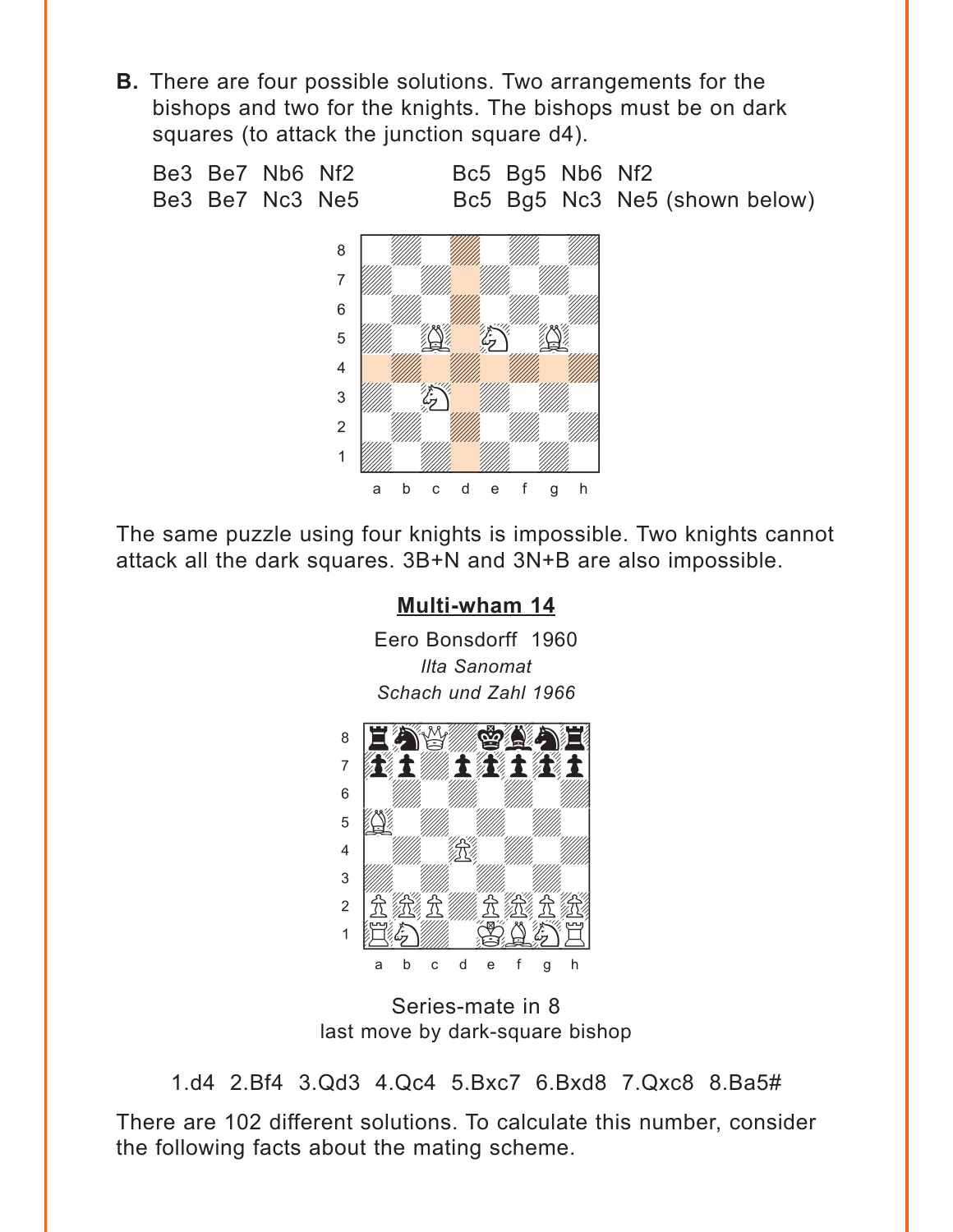<span id="page-8-0"></span>a) The first move can be 1.d3 or 1.d4.

b) The white bishop must play Bf4, Bxc7, and Bxd8.

- c) The white queen must play to c3 or c4 (from d2 or d3), and must capture by 7.Qxc8 (after Bxd8).
- d) The discovered mate can be 8.Ba5#, 8.Bb6#, or 8.Bc7#.

There are five possibilities for the first two moves. The number of different lines from that point to 7.Qxc8 is given below.

1.d3 2.Qd2 1 line 1.d3 2.Bf4 6 lines 1.d4 2.Qd2 1 line 1.d4 2.Qd3 8 lines 1.d4 2.Bf4 18 lines subtotal 34 lines

We then multiply for the three possibilities on move 8.

x 3

total 102 lines

**[Longer Proof Game 05](#page-4-0)** (7.0 moves)

Olli Heimo 2014 *ChessCafe.com*



1.e4 d5 2.exd5 Be6 3.dxe6 Qd3 4.exf7+ Kd7 5.fxg8=B Kd6 6.Bc4 Qxf1+ 7.Bxf1 Ke5

The white e-pawn captures all five of the missing black pieces, the last one as a promoted bishop.

(continued next page)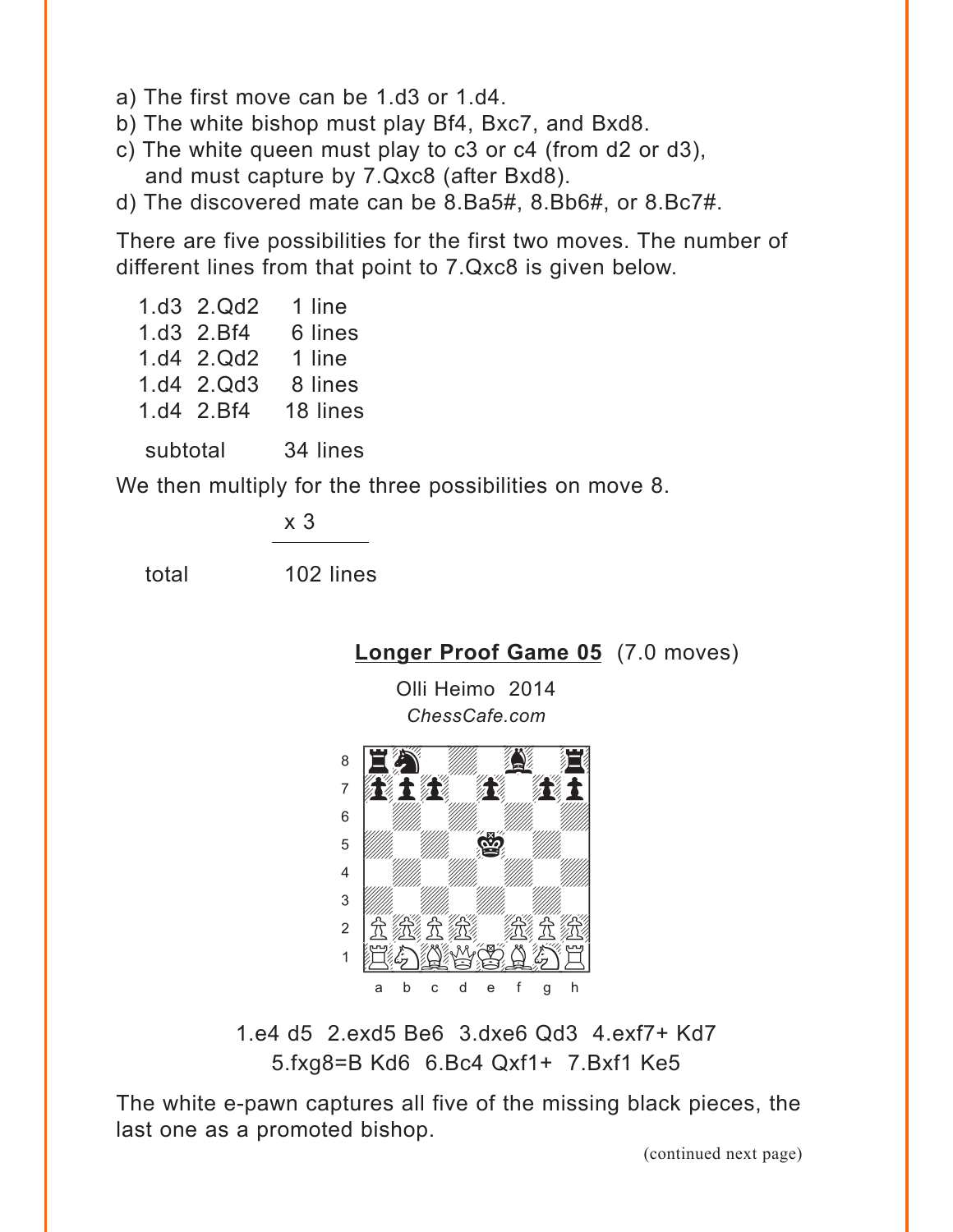<span id="page-9-0"></span>The problem demonstrates an idea that cannot be shown in a proof game with less than seven moves. *A piece that appears to be on its starting square is actually a promoted pawn.* In this case, the bishop on f1 is not who he seems to be. Extremely deceptive. This kind of manoeuvre is known as the *Pronkin theme*, named for Ukrainian composer Dmitry Pronkin.

The need for an underpromotion on g8 is especially clever. The composer notes that the try 3...Qd5 4.exf7+ Kd7 5.f7xg8=Q Kd6 6.Qxd5+ Kxd5 does not work because White has no waiting move.



**[King Paths](#page-4-0)** Karl Fabel 1966 *Schach und Zahl* 

A king can take **393 different paths** from e1 to e8 in seven moves.

This numerical table (board) makes the calculation clear and easy. On the king's first step forward, he can go to d2, e2, or f2 by only 1 path. But he has more options advancing to the third rank. There are 2 paths to d3 (through d2 or e2). The number 2 on d3 is the sum of the numbers  $(1 + 1)$  on the adjoining squares on the second rank (d2 and e2). Similarly, there are 3 paths to e3  $(1 + 1 + 1)$ .

We continue up the board, adding this way for all the squares along the king's possible routes to e8. For example, there are 16 paths to f5, which is the sum of  $7 + 6 + 3$  from the squares e4, f4, g4.

Basic arithmetic, as used here, is the best way to solve this problem. But in his book, Karl Fabel, a mathematician by profession, also discusses how this type of question can be handled in a general algebraic form. I'll let you figure that out for yourselves.

Until next time!

© Jeff Coakley 2014. Illustrations by Antoine Duff. All rights reserved.